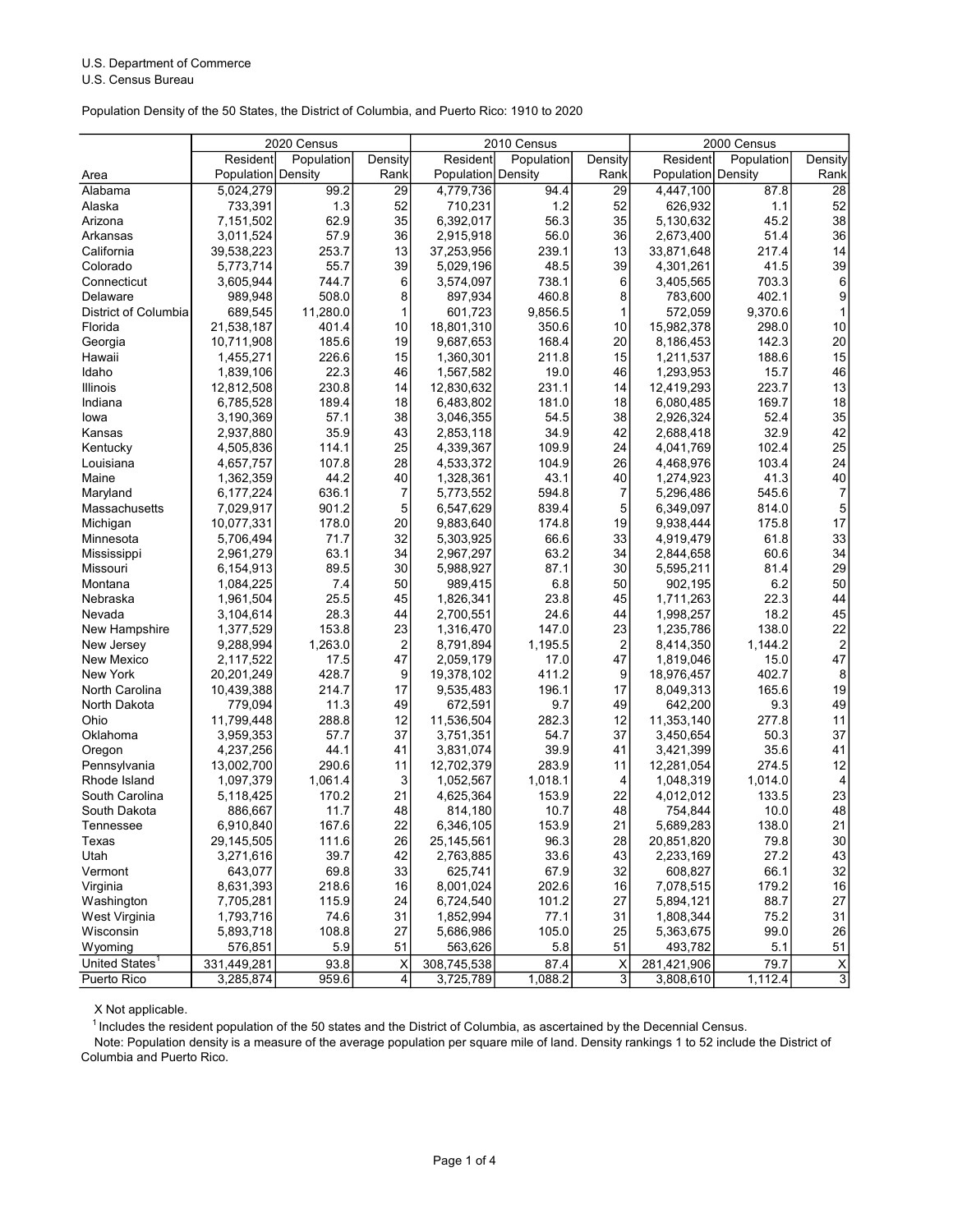Population Density of the 50 States, the District of Columbia, and Puerto Rico: 1910 to 2020 (continued)

|                      | 1990 Census        |            |                         | 1980 Census        |            |                         | 1970 Census |            |                |
|----------------------|--------------------|------------|-------------------------|--------------------|------------|-------------------------|-------------|------------|----------------|
|                      | Resident           | Population | Density                 | Resident           | Population | Density                 | Resident    | Population | Density        |
| Area                 | Population Density |            | Rank                    | Population Density |            | Rank                    | Population  | Density    | Rank           |
| Alabama              | 4,040,587          | 79.8       | 27                      | 3,893,888          | 76.9       | 28                      | 3,444,165   | 68.0       | 28             |
| Alaska               | 550,043            | 1.0        | 52                      | 401,851            | 0.7        | 52                      | 300,382     | 0.5        | 52             |
| Arizona              | 3,665,228          | 32.3       | 39                      | 2,718,215          | 23.9       | 42                      | 1,770,900   | 15.6       | 43             |
| Arkansas             | 2,350,725          | 45.2       | 37                      | 2,286,435          | 43.9       | 37                      | 1,923,295   | 37.0       | 37             |
| California           | 29,760,021         | 191.0      | 14                      | 23,667,902         | 151.9      | 16                      | 19,953,134  | 128.1      | 15             |
| Colorado             | 3,294,394          | 31.8       | 40                      | 2,889,964          | 27.9       | 40                      | 2,207,259   | 21.3       | 41             |
| Connecticut          | 3,287,116          | 678.8      | 6                       | 3,107,576          | 641.7      | 6                       | 3,031,709   | 626.1      | 6              |
| Delaware             | 666,168            | 341.9      | 9                       | 594,338            | 305.0      | 9                       | 548,104     | 281.3      | 9              |
| District of Columbia | 606,900            | 9,941.3    | 1                       | 638,333            | 10,456.2   | $\mathbf{1}$            | 756,510     | 12,392.0   |                |
| Florida              | 12,937,926         | 241.3      | 12                      | 9,746,324          | 181.8      | 13                      | 6,789,443   | 126.6      | 16             |
| Georgia              | 6,478,216          | 112.6      | 23                      | 5,463,105          | 95.0       | 24                      | 4,589,575   | 79.8       | 26             |
| Hawaii               | 1,108,229          | 172.6      | 15                      | 964,691            | 150.2      | 17                      | 768,561     | 119.7      | 17             |
| Idaho                | 1,006,749          | 12.2       | 46                      | 943,935            | 11.4       | 45                      | 712,567     | 8.6        | 47             |
| Illinois             | 11,430,602         | 205.9      | 13                      | 11,426,518         | 205.8      | 12                      | 11,113,976  | 200.2      | 12             |
| Indiana              | 5,544,159          | 154.8      | 18                      | 5,490,224          | 153.2      | 15                      | 5,193,669   | 145.0      | 14             |
| lowa                 | 2,776,755          | 49.7       | 35                      | 2,913,808          | 52.2       | 34                      | 2,824,376   | 50.6       | 31             |
| Kansas               | 2,477,574          | 30.3       | 41                      | 2,363,679          | 28.9       | 39                      | 2,246,578   | 27.5       | 39             |
| Kentucky             | 3,685,296          | 93.3       | 25                      | 3,660,777          | 92.7       | 25                      | 3,218,706   | 81.5       | 25             |
| Louisiana            | 4,219,973          | 97.7       | 24                      | 4,205,900          | 97.3       | 23                      | 3,641,306   | 84.3       | 22             |
| Maine                | 1,227,928          | 39.8       | 38                      | 1,124,660          | 36.5       | 38                      | 992,048     | 32.2       | 38             |
| Maryland             | 4,781,468          | 492.6      | 7                       | 4,216,975          | 434.4      | 7                       | 3,922,399   | 404.1      | 7              |
| Massachusetts        | 6,016,425          | 771.3      | 5                       | 5,737,037          | 735.5      | 5                       | 5,689,170   | 729.4      | 5              |
| Michigan             | 9,295,297          | 164.4      | 16                      | 9,262,078          | 163.8      | 14                      | 8,875,083   | 157.0      | 13             |
| Minnesota            | 4,375,099          | 54.9       | 33                      | 4,075,970          | 51.2       | 35                      | 3,804,971   | 47.8       | 33             |
| Mississippi          | 2,573,216          | 54.8       | 34                      | 2,520,638          | 53.7       | 33                      | 2,216,912   | 47.2       | 34             |
| Missouri             | 5,117,073          | 74.4       | 29                      | 4,916,686          | 71.5       | 29                      | 4,676,501   | 68.0       | 28             |
| Montana              | 799,065            | 5.5        | 50                      | 786,690            | 5.4        | 50                      | 694,409     | 4.8        | 49             |
| Nebraska             | 1,578,385          | 20.5       | 44                      | 1,569,825          | 20.4       | 43                      | 1,483,493   | 19.3       | 42             |
| Nevada               | 1,201,833          | 10.9       | 47                      | 800,493            | 7.3        | 49                      | 488,738     | 4.5        | 50             |
| New Hampshire        | 1,109,252          | 123.9      | 20                      | 920,610            | 102.8      | 22                      | 737,681     | 82.4       | 23             |
| New Jersey           | 7,730,188          | 1,051.1    | $\overline{\mathbf{c}}$ | 7,364,823          | 1,001.4    | $\overline{\mathbf{c}}$ | 7,168,164   | 974.7      | $\overline{2}$ |
| New Mexico           | 1,515,069          | 12.5       | 45                      | 1,302,894          | 10.7       | 46                      | 1,016,000   | 8.4        | 48             |
| New York             | 17,990,455         | 381.7      | 8                       | 17,558,072         | 372.6      | 8                       | 18,236,967  | 387.0      | 8              |
| North Carolina       | 6,628,637          | 136.3      | 19                      | 5,881,766          | 121.0      | 19                      | 5,082,059   | 104.5      | 19             |
| North Dakota         | 638,800            | 9.3        | 48                      | 652,717            | 9.5        | 47                      | 617,761     | 9.0        | 45             |
| Ohio                 | 10,847,115         | 265.5      | 11                      | 10,797,630         | 264.3      | 11                      | 10,652,017  | 260.7      | 11             |
| Oklahoma             | 3,145,585          | 45.9       | 36                      | 3,025,290          | 44.1       | 36                      | 2,559,229   | 37.3       | 36             |
| Oregon               | 2,842,321          | 29.6       | 42                      | 2,633,105          | 27.4       | 41                      | 2,091,385   | 21.8       | 40             |
| Pennsylvania         | 11,881,643         | 265.6      | 10                      | 11,863,895         | 265.2      | 10                      | 11,793,909  | 263.6      | 10             |
| Rhode Island         | 1,003,464          | 970.6      | 4                       | 947,154            | 916.2      | 4                       | 946,725     | 915.8      | 3              |
| South Carolina       | 3,486,703          | 116.0      | 22                      | 3,121,820          | 103.9      | 21                      | 2,590,516   | 86.2       | 21             |
| South Dakota         | 696,004            | 9.2        | 49                      | 690,768            | 9.1        | 48                      | 665,507     | 8.8        | 46             |
| Tennessee            | 4,877,185          | 118.3      | 21                      | 4,591,120          | 111.3      | 20                      | 3,923,687   | 95.2       | 20             |
| Texas                | 16,986,510         | 65.0       | 31                      | 14,229,191         | 54.5       | 32                      | 11,196,730  | 42.9       | 35             |
| Utah                 | 1,722,850          | 21.0       | 43                      | 1,461,037          | 17.8       | 44                      | 1,059,273   | 12.9       | 44             |
| Vermont              | 562,758            | 61.1       | 32                      | 511,456            | 55.5       | 31                      | 444,330     | 48.2       | 32             |
| Virginia             | 6,187,358          | 156.7      | 17                      | 5,346,818          | 135.4      | 18                      | 4,648,494   | 117.7      | 18             |
| Washington           | 4,866,692          | 73.2       | 30                      | 4,132,156          | 62.2       | 30                      | 3,409,169   | 51.3       | 30             |
| West Virginia        | 1,793,477          | 74.6       | 28                      | 1,949,644          | 81.1       | 27                      | 1,744,237   | 72.6       | 27             |
| Wisconsin            | 4,891,769          | 90.3       | 26                      | 4,705,767          | 86.9       | 26                      | 4,417,731   | 81.6       | 24             |
| Wyoming              | 453,588            | 4.7        | 51                      | 469,557            | 4.8        | 51                      | 332,416     | 3.4        | 51             |
| <b>United States</b> | 248,709,873        | 70.4       | Χ                       | 226,545,805        | 64.1       | Χ                       | 203,211,926 | 57.5       | X              |
| Puerto Rico          | 3,522,037          | 1,028.7    | 3                       | 3,196,520          | 933.6      | 3                       | 2,712,033   | 792.1      | 4              |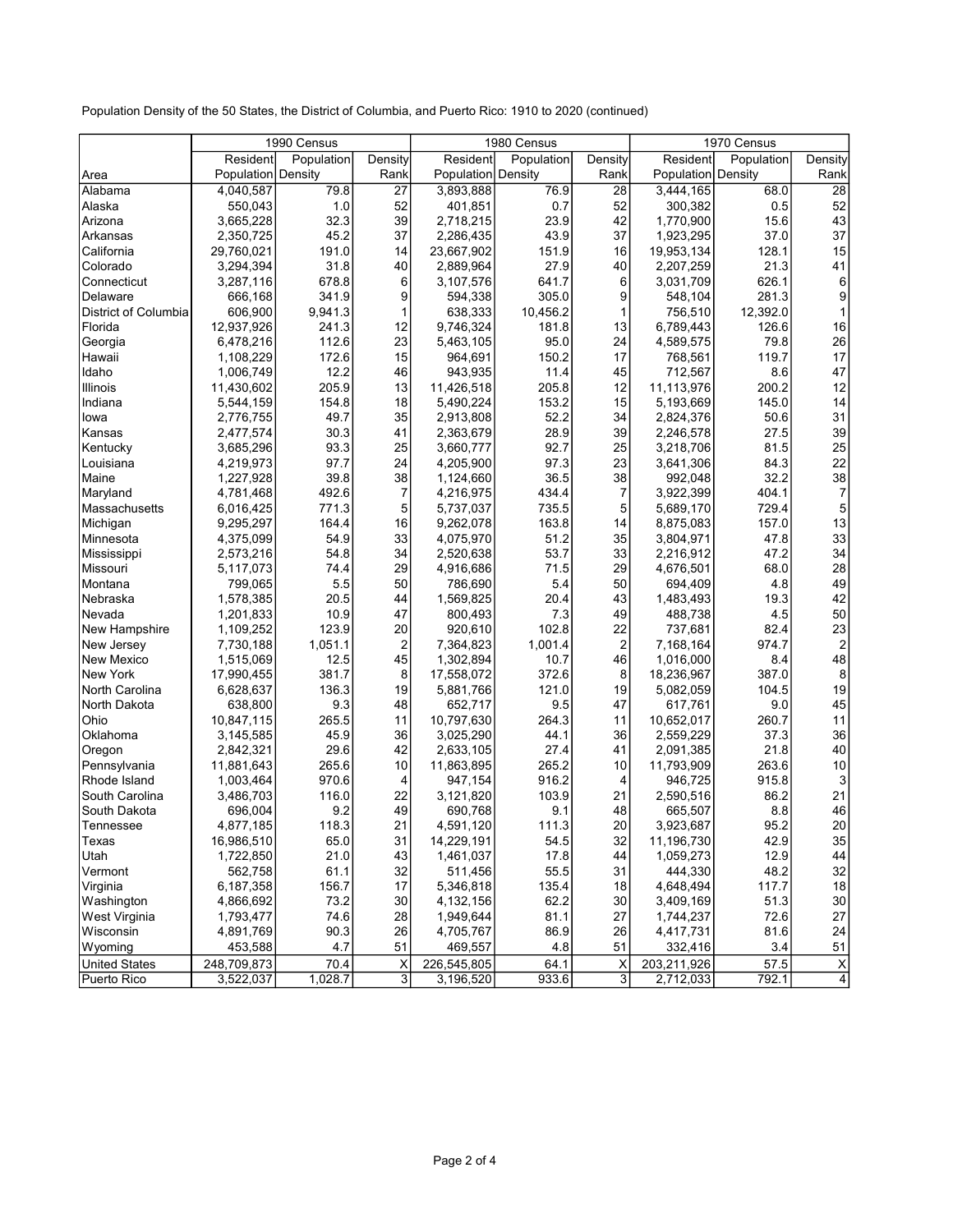Population Density of the 50 States, the District of Columbia, and Puerto Rico: 1910 to 2020 (continued)

|                           | 1960 Census          |               |                               | 1950 Census            |            |                | 1940 Census        |            |                |
|---------------------------|----------------------|---------------|-------------------------------|------------------------|------------|----------------|--------------------|------------|----------------|
|                           | Resident             | Population    | Density                       | Resident               | Population | Density        | Resident           | Population | Density        |
| Area                      | Population Density   |               | Rank                          | Population Density     |            | Rank           | Population Density |            | Rank           |
| Alabama                   | 3,266,740            | 64.5          | 28                            | 3,061,743              | 60.5       | 24             | 2,832,961          | 55.9       | 23             |
| Alaska                    | 226,167              | 0.4           | 52                            | 128,643                | 0.2        | 52             | 72,524             | 0.1        | 52             |
| Arizona                   | 1,302,161            | 11.5          | 43                            | 749,587                | 6.6        | 47             | 499,261            | 4.4        | 47             |
| Arkansas                  | 1,786,272            | 34.3          | 36                            | 1,909,511              | 36.7       | 34             | 1,949,387          | 37.5       | 32             |
| California                | 15,717,204           | 100.9         | 15                            | 10,586,223             | 68.0       | 22             | 6,907,387          | 44.3       | 30             |
| Colorado                  | 1,753,947            | 16.9          | 42                            | 1,325,089              | 12.8       | 42             | 1,123,296          | 10.8       | 42             |
| Connecticut               | 2,535,234            | 523.6         | 6                             | 2,007,280              | 414.5      | 6              | 1,709,242          | 353.0      | 6              |
| Delaware                  | 446,292              | 229.0         | 11                            | 318,085                | 163.2      | 11             | 266,505            | 136.8      | 12             |
| District of Columbia      | 763,956              | 12,513.9      | 1                             | 802.178                | 13,140.0   | $\mathbf{1}$   | 663,091            | 10,861.7   | $\mathbf 1$    |
| Florida                   | 4,951,560            | 92.3          | 19                            | 2,771,305              | 51.7       | 29             | 1,897,414          | 35.4       | 33             |
| Georgia                   | 3,943,116            | 68.6          | 26                            | 3,444,578              | 59.9       | 27             | 3,123,723          | 54.3       | 27             |
| Hawaii                    | 632,772              | 98.5          | 17                            | 499,794                | 77.8       | 19             | 423,330            | 65.9       | 20             |
| Idaho                     | 667,191              | 8.1           | 47                            | 588,637                | 7.1        | 46             | 524,873            | 6.4        | 46             |
| Illinois                  | 10,081,158           | 181.6         | 12                            | 8,712,176              | 156.9      | 12             | 7,897,241          | 142.2      | 11             |
| Indiana                   | 4,662,498            | 130.1         | 14                            | 3,934,224              | 109.8      | 14             | 3,427,796          | 95.7       | 13             |
| lowa                      | 2,757,537            | 49.4          | 30                            | 2,621,073              | 46.9       | 30             | 2,538,268          | 45.4       | 29             |
| Kansas                    | 2,178,611            | 26.6          | 39                            | 1,905,299              | 23.3       | 39             | 1,801,028          | 22.0       | 39             |
| Kentucky                  | 3,038,156            | 76.9          | 23                            | 2,944,806              | 74.6       | 20             | 2,845,627          | 72.1       | 17             |
| Louisiana                 | 3,257,022            | 75.4          | 24                            | 2,683,516              | 62.1       | 25             | 2,363,880          | 54.7       | 26             |
| Maine                     | 969,265              | 31.4          | 38                            | 913,774                | 29.6       | 37             | 847,226            | 27.5       | 36             |
| Maryland                  | 3,100,689            | 319.4         | 8                             | 2,343,001              | 241.4      | 8              | 1,821,244          | 187.6      | 9              |
| Massachusetts             | 5,148,578            | 660.1         | 5                             | 4,690,514              | 601.3      | 5              | 4,316,721          | 553.4      | 4              |
| Michigan                  | 7,823,194            | 138.4         | 13                            | 6,371,766              | 112.7      | 13             | 5,256,106          | 93.0       | 14             |
| Minnesota                 | 3,413,864            | 42.9          | 32                            | 2,982,483              | 37.5       | 33             | 2,792,300          | 35.1       | 34             |
| Mississippi               | 2,178,141            | 46.4          | 31                            | 2,178,914              | 46.4       | 31             | 2,183,796          | 46.5       | 28             |
| Missouri                  | 4,319,813            | 62.8          | 29                            | 3,954,653              | 57.5       | 28             | 3,784,664          | 55.1       | 24             |
| Montana                   | 674,767              | 4.6           | 49                            | 591,024                | 4.1        | 49             | 559,456            | 3.8        | 49             |
| Nebraska                  | 1,411,330            | 18.4          | 40                            | 1,325,510              | 17.3       | 40             | 1,315,834          | 17.1       | 40             |
| Nevada                    | 285,278              | 2.6           | 51                            | 160,083                | 1.5        | 51             | 110,247            | 1.0        | 51             |
| New Hampshire             | 606,921              | 67.8          | 27                            | 533,242                | 59.6       | 26             | 491,524            | 54.9       | 25             |
| New Jersey                | 6,066,782            | 824.9         | 3                             | 4,835,329              | 657.5      | 4              | 4,160,165          | 565.7      | 3              |
| New Mexico                | 951,023              | 7.8           | 48                            | 681,187                | 5.6        | 48             | 531,818            | 4.4        | 47             |
| <b>New York</b>           | 16,782,304           | 356.1         | $\overline{7}$                | 14,830,192             | 314.7      | $\overline{7}$ | 13,479,142         | 286.0      | 7              |
| North Carolina            | 4,556,155            | 93.7          | 18                            | 4,061,929              | 83.5       | 17             | 3,571,623          | 73.5       | 16             |
| North Dakota              | 632,446              | 9.2           | 45                            | 619,636                | 9.0        | 43             | 641,935            | 9.3        | 43             |
| Ohio                      | 9,706,397            | 237.5         | 10                            |                        | 194.5      | 10             | 6,907,612          | 169.1      | 10             |
| Oklahoma                  | 2,328,284            | 33.9          | 37                            | 7,946,627<br>2,233,351 | 32.6       | 36             | 2,336,434          | 34.1       | 35             |
| Oregon                    | 1,768,687            | 18.4          | 40                            | 1,521,341              | 15.8       | 41             | 1,089,684          | 11.4       | 41             |
| Pennsylvania              | 11,319,366           | 253.0         | 9                             | 10,498,012             | 234.6      | 9              | 9,900,180          | 221.3      | 8              |
|                           |                      |               |                               |                        | 766.0      | 3              |                    | 690.0      |                |
| Rhode Island              | 859,488<br>2,382,594 | 831.4<br>79.3 | $\overline{\mathbf{c}}$<br>21 | 791,896                |            |                | 713,346            |            | 2<br>21        |
| South Carolina            |                      |               | 46                            | 2,117,027              | 70.4       | 21<br>44       | 1,899,804          | 63.2       |                |
| South Dakota<br>Tennessee | 680,514              | 9.0<br>86.5   | 20 <sup>1</sup>               | 652,740                | 8.6        | 18             | 642,961            | 8.5        | 44<br>18       |
|                           | 3,567,089            |               |                               | 3,291,718              | 79.8       |                | 2,915,841          | 70.7       |                |
| Texas                     | 9,579,677            | 36.7          | 35                            | 7,711,194              | 29.5       | 38             | 6,414,824          | 24.6       | 38             |
| Utah                      | 890,627              | 10.8          | 44                            | 688,862                | 8.4        | 45             | 550,310            | 6.7        | 45             |
| Vermont                   | 389,881              | 42.3          | 34                            | 377,747                | 41.0       | 32             | 359,231            | 39.0       | 31             |
| Virginia                  | 3,966,949            | 100.5         | 16                            | 3,318,680              | 84.0       | 16             | 2,677,773          | 67.8       | 19             |
| Washington                | 2,853,214            | 42.9          | 32                            | 2,378,963              | 35.8       | 35             | 1,736,191          | 26.1       | 37             |
| West Virginia             | 1,860,421            | 77.4          | 22                            | 2,005,552              | 83.4       | 15             | 1,901,974          | 79.1       | 15             |
| Wisconsin                 | 3,951,777            | 73.0          | 25                            | 3,434,575              | 63.4       | 23             | 3,137,587          | 57.9       | 22             |
| Wyoming                   | 330,066              | 3.4           | 50                            | 290,529                | 3.0        | 50             | 250,742            | 2.6        | 50             |
| <b>United States</b>      | 179,323,175          | 50.6          | X                             | 151,325,798            | 42.6       | X              | 132,165,129        | 37.2       | X              |
| Puerto Rico               | 2,349,544            | 686.2         | 4                             | 2,210,703              | 645.7      | $\overline{2}$ | 1,869,255          | 546.0      | $\overline{5}$ |